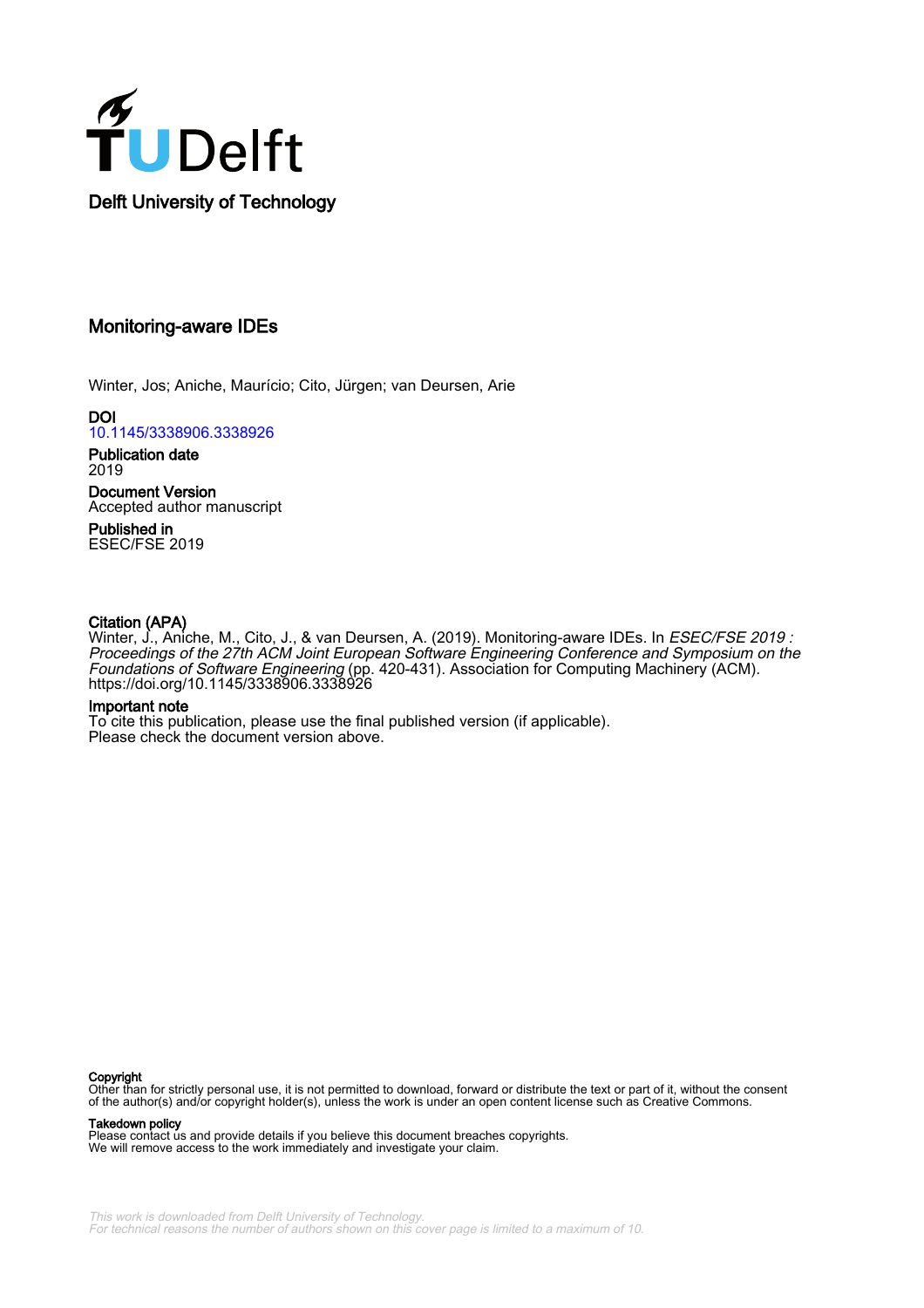# Monitoring-Aware IDEs

Jos Winter

jos.winter@adyen.com Adyen N.V. Amsterdam, The Netherlands

Jürgen Cito jcito@mit.edu Massachusetts Institute of Technology Cambridge, MA, USA

# ABSTRACT

Engineering modern large-scale software requires software developers to not solely focus on writing code, but also to continuously examine monitoring data to reason about the dynamic behavior of their systems. These additional monitoring responsibilities for developers have only emerged recently, in the light of DevOps culture. Interestingly, software development activities happen mainly in the IDE, while reasoning about production monitoring happens in separate monitoring tools. We propose an approach that integrates monitoring signals into the development environment and workflow. We conjecture that an IDE with such capability improves the performance of developers as time spent continuously context switching from development to monitoring would be eliminated. This paper takes a first step towards understanding the benefits of a possible Monitoring-Aware IDE. We implemented a prototype of a Monitoring-Aware IDE, connected to the monitoring systems of Adyen, a large-scale payment company that performs intense monitoring in their software systems. Given our results, we firmly believe that Monitoring-Aware IDEs can play an essential role in improving how developers perform monitoring.

### CCS CONCEPTS

 $\cdot$  Software and its engineering  $\rightarrow$  Integrated and visual development environments;

# **KEYWORDS**

software engineering, devops, systems monitoring, runtime monitoring, Integrated Development Environment, IDE.

#### ACM Reference Format:

Jos Winter, Maurício Aniche, Jürgen Cito, and Arie van Deursen. 2019. Monitoring-Aware IDEs. In Proceedings of the 27th ACM Joint European Software Engineering Conference and Symposium on the Foundations of Software Engineering (ESEC/FSE '19), August 26-30, 2019, Tallinn, Estonia. ACM, New York, NY, USA, [12](#page-12-0) pages. <https://doi.org/10.1145/3338906.3338926>

ESEC/FSE '19, August 26-30, 2019, Tallinn, Estonia

© 2019 Copyright held by the owner/author(s). Publication rights licensed to ACM. ACM ISBN 978-1-4503-5572-8/19/08. . . \$15.00 <https://doi.org/10.1145/3338906.3338926>

Maurício Aniche M.FinavaroAniche@tudelft.nl Delft University of Technology Delft, The Netherlands

Arie van Deursen Arie.VanDeursen@tudelft.nl Delft University of Technology Delft, The Netherlands

## 1 INTRODUCTION

Monitoring provides information about the runtime behavior of software in the form of logs and has been used to understand large-scale systems in production. The analysis of logs is a widespread practice that has been studied in many diferent contexts. By leveraging log data, researchers were able to help development teams with process mining [\[15,](#page-11-0) [29,](#page-11-1) [53\]](#page-12-1), anomaly detection [\[9,](#page-11-2) [24,](#page-11-3) [28,](#page-11-4) [60,](#page-12-2) [61\]](#page-12-3), passive learning [\[57\]](#page-12-4), fault localization [\[58,](#page-12-5) [65\]](#page-12-6), invariant inference [\[10\]](#page-11-5), performance diagnosis [\[33,](#page-11-6) [40,](#page-11-7) [49,](#page-12-7) [50,](#page-12-8) [64\]](#page-12-9), online trace checking [\[5\]](#page-11-8), and behavioural analysis [\[4,](#page-11-9) [43,](#page-11-10) [62\]](#page-12-10).

However, understanding runtime behavior of deployed software is an activity that has been classically associated with operations engineers. In recent years, practices and culture of development and operations have evolved to unify their responsibilities (often referred to as DevOps). Teams no longer solely focus on either development or operations; rather, these responsibilities are more and more intertwined and unified  $[6, 21, 46]$  $[6, 21, 46]$  $[6, 21, 46]$  $[6, 21, 46]$ . Monitoring is one fundamental activity in this congregation that enables a real unification of both sides. Developers see the analysis of monitoring information as part of their primary responsibilities, and perform it seamlessly with their development tasks.

Interestingly, monitoring mainly happens in monitoring tools (e.g., Kibana), whereas software development mainly happens in an Integrated Development Environment (IDE). The current situation leads to increased context-switching [\[18\]](#page-11-14) and split attention efects that increase cognitive load [\[13\]](#page-11-15). If developers have to leave the IDE to do some other development-related task, then, one might say that the integrated development environment has failed.

Monitoring-Aware IDEs. We propose to integrate operational aspects into the worklow and context of software development tasks by developing the concept of Monitoring-Aware IDEs. If IDEs were to provide seamless support for monitoring activities, we hypothesize that developers would better perform development tasks, such as understanding the reason of a bug, or how a new deployed version behaves in production.

To validate the proposal, we implemented a prototype for a Monitoring-Aware IDE and integrated it into the worklow of 12 developers from 7 diferent teams, and evaluated it in a one-month field experiment at Adyen, a large-scale payment company which produces around 40 billion lines of log data per month. Adyen follows DevOps practices and performs intense monitoring in their software systems.

Permission to make digital or hard copies of all or part of this work for personal or classroom use is granted without fee provided that copies are not made or distributed for profit or commercial advantage and that copies bear this notice and the full citation on the irst page. Copyrights for components of this work owned by others than the author(s) must be honored. Abstracting with credit is permitted. To copy otherwise, or republish, to post on servers or to redistribute to lists, requires prior speciic permission and/or a fee. Request permissions from permissions@acm.org.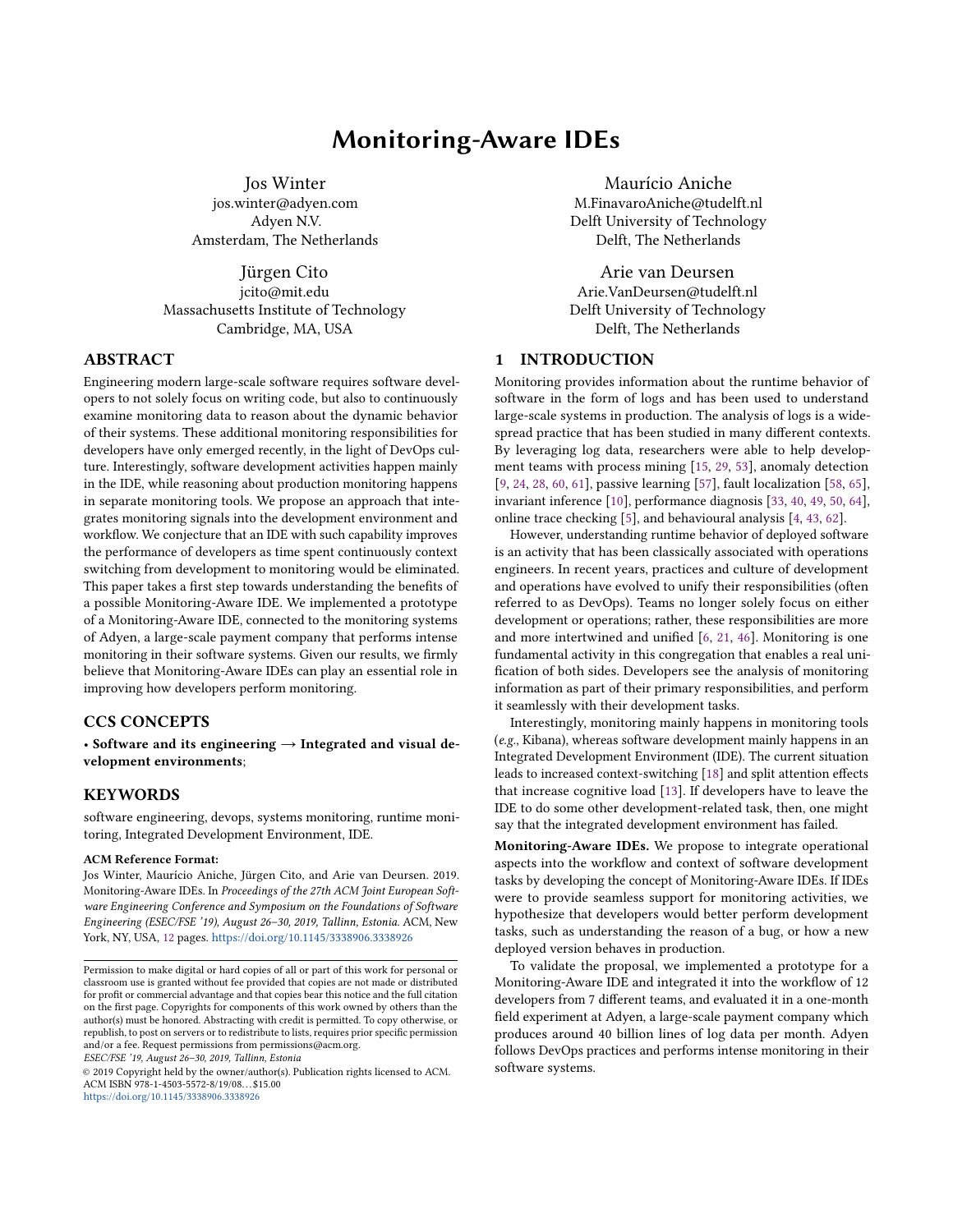Our results indicate that Monitoring-Aware IDEs can provide essential benefits in modern large-scale software development. Developers made repeated use of the monitoring features to perform various development activities they would have not performed without our approach. Moreover, the provided information supports their development tasks in diferent ways, such as to better understand how their software works, how stable and performant their implementation is, and even to identify and fix bugs. Finally, their overall perception is that, while a Monitoring-Aware IDE does not replace their existing monitoring systems entirely, it helps them in reducing cognitive load and saving time by avoiding constant context switches between monitoring tools and their IDE.

The main contributions of this paper are:

- A proposal outlining how Monitoring-Aware IDEs can support developers in better performing monitoring and DevOps by incorporating monitoring data into the workflow of working with source code (Section [3\)](#page-4-0)
- A 4-week field experiment that brings evidence on the usefulness of Monitoring-Aware IDEs to monitoring and DevOps teams (Sections [5](#page-5-0) and [6\)](#page-6-0).

#### 2 BACKGROUND

In this section, we describe existing related work on the field. More specifically, we dive into the DevOps movement, log analysis and monitoring techniques as well as enhancements researchers have been proposing to IDEs. Next, we present Adyen, our industry partner (and our case study), and how they have been applying monitoring and DevOps within their development teams. We also explain why Adyen serves as a perfect case for this study.

### <span id="page-2-5"></span>2.1 Related Work

The DevOps movement. Different people define DevOps in dif-ferent yet similar ways. Hüttermann [\[32\]](#page-11-16) defines DevOps as "practices that streamline the software delivery process, emphasizing the learning by streaming feedback from production to develop-ment and improving the cycle time". DeGrandis [\[20\]](#page-11-17) affirm that "The [DevOps] revolution in the making is a shift from a focus on separate departments working independently to an organizationwide collaboration  $-$  a systems thinking approach.". Walls [\[55\]](#page-12-11) says that DevOps is a "cultural movement combined with a number of software related practices that enable rapid development." Bass et al. [\[6\]](#page-11-11) define DevOps as "a set of practices intended to reduce the time between committing a change to a system and the change being placed into normal production, while ensuring high qual-ity.". To Loukides [\[38\]](#page-11-18), DevOps is about integrating the infrastructure and the development teams: "Rather than being isolated, they [infrastructure team] need to cooperate and collaborate with the developers who create the applications.".

Indeed, the movement is becoming more and more popular among practitioners. A 2016 survey with 1,060 IT professionals [\[45\]](#page-11-19) indicates that its adoption increased from 66% to 74%, especially in the entreprise world (in comparison with 2015). However, its adoption is still not as smooth as expected. Smeds et al. [\[47\]](#page-11-20), after a literature review and interviews with experts, affirm that an important difficulty for its adoption in industry is related to its unclear definition and the company's expected goals with the adoption. Ghantous and Gil, also based on a literature review, affirm that the main challenges consist of constructing a tool pipeline that supports the process, and overcoming the mental barrier between development and operations teams. Yet, we also observe successful DevOps adoption in industry, such as the ones in Adyen, our industry partner, but also as reported by other researchers [\[39\]](#page-11-21).

Monitoring tools in industry. There are a vast amount of monitoring tools that have originated in industry. Most tools display metrics (often extracted from information in logs) in dashboards that are customizable in diferent dimensions (e.g., visualization, groupings, alerts) and are searchable. Probably the most prominent open-source toolchain in the context of monitoring is the ELK stack<sup>[1](#page-2-0)</sup> (ElasticSearch, Logstash, Kibana) where logs from distributed services are collected by Logstash, stored on ElasticSearch, and visualized in Kibana. Another well-known open-source dashboard is Grafana<sup>[2](#page-2-1)</sup>, that is mostly used to display time series for infrastructure and application metrics with an extensible plugin system. Commercial counterparts to these services include, for instance, Splunk<sup>[3](#page-2-2)</sup>, Loggly<sup>[4](#page-2-3)</sup>, DataDog<sup>[5](#page-2-4)</sup>, and many more. The critique to the common dashboard solutions in current practice is that the amount of diferent, seemingly unrelated, graphs is overwhelming and it is hard to come to actionable insights [\[16\]](#page-11-22).

Logging analysis and visualization. Log data is vastly rich, and thus, several analysis techniques have been proposed. Aiming at failure detection, Reidemeister et al. [\[44\]](#page-11-23), based on previous logs, train a decision tree to detect recurrent failures. Similarly, Fronza et al. [\[23\]](#page-11-24) uses SVM, Lin et al. [\[36\]](#page-11-25) use clustering algorithms, and Bose and van der Aalst [\[12\]](#page-11-26) exploit associative rule mining to discover failure patterns in event logs. While the above techniques are good in detecting previously known failures, others focus on detecting anomalies (i.e., failures not seen before). Clustering algorithms are commonly used for such [\[34,](#page-11-27) [36\]](#page-11-25).

Logs are also used to build models of the software system. Tools such as Synoptic [\[10\]](#page-11-5) and DFASAT [\[30,](#page-11-28) [57\]](#page-12-4) devise finite state machines that represent a software, based on its logs. And given that logs are often ordered in a timely manner, related work also has explored temporal invariant inference [\[10,](#page-11-5) [41\]](#page-11-29).

Finally, given that logs are often not easy to be understood as they are, visualizations that aim to support reasoning of runtime behavior have also been proposed. Examples of such work are visual depictions to better understand performance issues [\[3,](#page-11-30) [11\]](#page-11-31), to understand how the diferent components of a distributed system behave and/or relate to each [\[1,](#page-11-32) [42,](#page-11-33) [63\]](#page-12-12), and to visualize the diferent nodes of a cluster by means of a city landscape metaphor [\[22\]](#page-11-34).

Augmenting existing IDEs. Work that is conceptually closest to our approach are development environments that augment source code with runtime information. Lieber et al.[\[35\]](#page-11-35) augment JavaScript code in the debug view in the browser with runtime information on call count of functions asynchronous call trees to display how functions interact. Other work focuses on augmenting method definitions in the IDE with in-situ visualizations of performance

<span id="page-2-0"></span><sup>1</sup>https://www.elastic.co/webinars/introduction-elk-stack

<span id="page-2-1"></span><sup>2</sup>http://grafana.org/

<span id="page-2-2"></span><sup>3</sup>https://www.splunk.com/

<span id="page-2-3"></span><sup>4</sup>https://www.loggly.com/

<span id="page-2-4"></span><sup>5</sup>https://www.datadoghq.com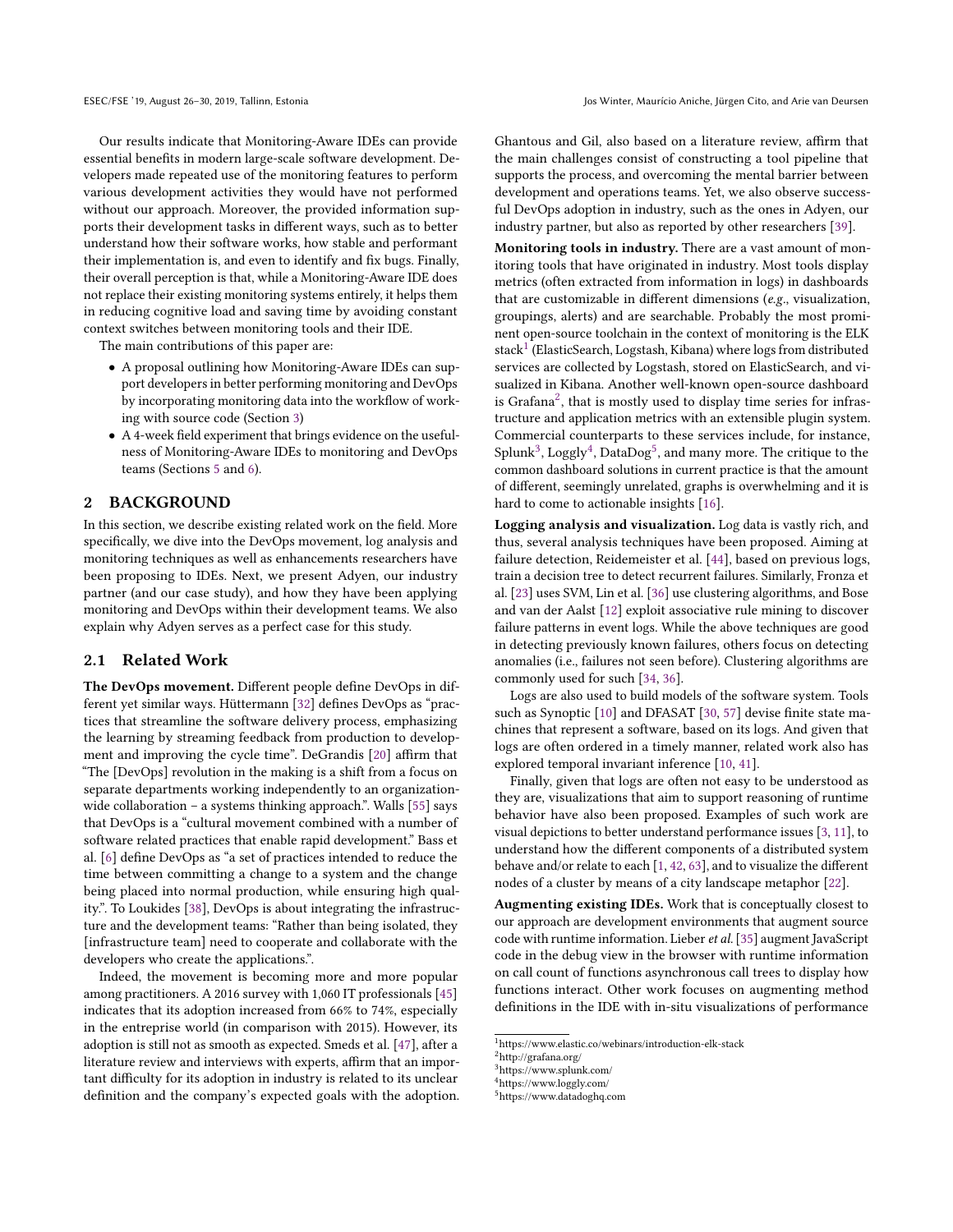profiling information [\[7,](#page-11-36) [16,](#page-11-22) [17\]](#page-11-37). Hoffswell et al. [\[31\]](#page-11-38) introduce diferent kinds of visualizations related to runtime information in the source code to improve program understanding. Lopez and van der Hoek [\[37\]](#page-11-39) augmented IDEs to warn developers, on a lineby-lines basis, about the volatility of the code they are working on.

Our approach is the first to integrate information and traceability links from production logs into the source code view. This enables a more general-purpose approach to reasoning about production behavior that is guided by signals put in place by developers themselves (log statements).

## <span id="page-3-1"></span>2.2 Monitoring and DevOps

All observations in this research are based on the teams that follow the DevOps model at Adyen, a large-scale payment company that provides services for more than 4,500 companies all around the world. Adyen had a transaction volume of \$120 billion dollars in 2017.

The distributed software systems that run their entire business produced around 40 billion log lines solely in July 2018. Due to their scale and sensitive business market, monitoring is a vital activity at Adyen. Adyen follows DevOps practices as part of their culture, and the barriers between development and production have been getting smaller and smaller over the years. Developers of all teams are responsible for the monitoring of their systems and are supported by a dedicated monitoring application, whose focus is to build any customization a team might need to conduct better monitoring. Thus, at Adyen, monitoring is a vital task for all developers.

Due to their efforts on monitoring over the last years, we firmly believe that Adyen offers an exemplary place for software engineering researchers to study (and evolve) monitoring and DevOps practices. And for this research, more specifically, to study the benefits of Monitoring-Aware IDEs.

Adyen's monitoring and DevOps practices. In Figure [1,](#page-3-0) we summarize Adyen's monitoring and DevOps practices. The model contains ten practices (P1..P10) grouped in six broad themes. Throughout the following text, we use circles to connect the model in the Figure to the explaining text,  $e.g., (P1)$  refers to practice number 1.

At Adyen, developers are not only responsible for testing their features before release, but to follow up and monitor how their systems behave when released to production  $(P_1)$ . Does it work as expected? Does it meet the performance requirements? Given that predicting how a large-scale software system will behave in production, monitoring takes a major role during release deployments. Even with short development cycles, large portions of new source code are released continuously to production. During release, developers intensively focus their monitoring efforts on how their newly implemented features behave in production  $(P2)$ . Log data from the previous versions are often used as a baseline. Exceptions that never happened before, particularly on new source code, or exceptions that start to happen more often than in previous versions, often trigger alarms to developers who then focus on understanding why that is happening.

Interestingly, developers not only care about exceptions in their software systems, but also about how their systems impact the

<span id="page-3-0"></span>

Figure 1: Monitoring and DevOps practices at Adyen.

overall business, e.g., is my system bringing the anticipated return on investment (ROI) to my company? Developers often work closely with data science teams, which also leverage the richness of the log data to extract insightful business knowledge. It is not uncommon for developers to have tasks in their backlog that aim at better supporting data science teams  $(P8)$ , e.g., by adding more information to existing log statements. In fact, given that developers try as much as possible to log any useful information, the amount of log statement lines in the source code is significant. Adyen, more specifically, have around 30k log statements throughout its source code base. In other words, with log statements playing an essential role in software systems, maintaining logging code (e.g., improving or removing log statements) is a recurrent activity  $(p_7)$ .

Developers make use of several tools to support their constant monitoring activities. These tools are vital to helping them deal with the large-scale nature of their systems. Besides the fact that these systems produce large amounts of log data, they are also often distributed, which require teams to make use of existing log storage, aggregation and visualization tools  $(10)$ , such as the ELK stack (see Section [2.1\)](#page-2-5), or even build their own tools and automated alarms (P9). Moreover, developers also monitor their entire environments (P3), such as the health of their Linux servers, databases, and servers.

Due to the complexity of their software systems, monitoring data is also fundamental for developers to identify functional  $(P6)$ ,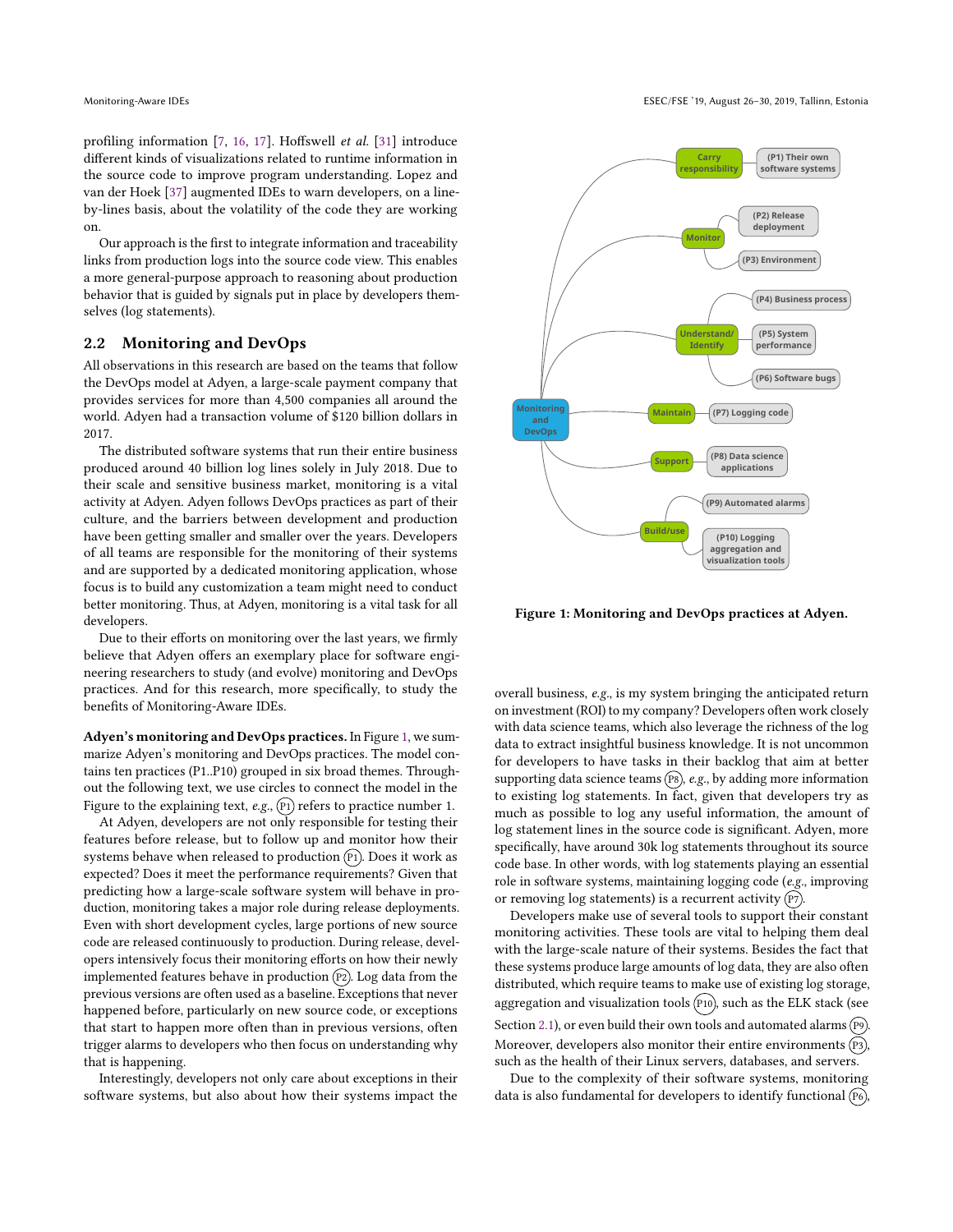stability and performance (P5) issues. Again, monitoring data provides developers with not only unexpected and new exceptions, but also with information that helps them debug and track the problem. When it comes to performance issues, developers often measure the time it takes between log messages as an indication of a possible problem. Moreover, developers also use monitoring data as a way to trace and comprehend complex business processes  $(P_4)$ . In practice, no developer is able to understand every single detail of the entire business completely. A developer might learn that payment transactions always go first to the Risk Management system, and then later to the Reporting system, by reading log data.

### <span id="page-4-0"></span>3 MONITORING-AWARE IDES

In modern teams following a DevOps model, developers go back and forth between monitoring data and the source code to reason about their software systems. Even with the current state-of-the-art monitoring and IDE/development tools, developers still struggle with connecting the two worlds. The current situation leads to increased context-switching [\[18\]](#page-11-14) and split attention efects [\[13\]](#page-11-15) that increase cognitive load.

We theorize that, for developers to be better equipped to deal with monitoring and DevOps practices, IDEs and monitoring systems should be connected (giving rise to what we will call, Monitoring-Aware IDEs). A Monitoring-Aware IDE provides developers with an integrated view of both the implementation of their software systems and monitoring information.

Developers need not to go out of their IDEs to know whether an exception that they just decided to throw happened ten times in the last week, or that the time between two log statements has been increasing continually. Based on what we observe at Adyen, we conjecture that such an IDE would:

- (1) Assist developers in monitoring their new features and release deployments and, as a consequence, provide them with enough information to identify bugs and performance issues,
- (2) Assist developers in using log data to understand the business process of software systems, and
- (3) Assist developers in maintaining logging code, such as extending or removing log statements from the source code.

To achieve this goal, we propose that a Monitoring-Aware IDE must have the following characteristics:

- (1) Timely Integrated Feedback: Monitoring data, e.g., how often a log statement or an exception happens in production, should be timely available at the Monitoring-Aware IDE, so that developers can make data-driven decisions based on the most recent data (and without the need of opening the monitoring system for that),
- (2) Traceability: There should be a direct connection/link between the monitoring information and the source code, in case one tool does not contain the required information at that moment. The source of monitoring information ( $e.g.,$  a log statement or an exception) can be found based on monitoring information, and monitoring information can be found based on its source.
- (3) Search Capability: Monitoring information should be searchable in the IDE, e.g., the classes with the highest number of exceptions.

<span id="page-4-1"></span>

Figure 2: Interaction design of a Monitoring-Aware IDE. Numbers on the left bar indicate how often a log statement or exceptions happen in production. Developers can ask for more detailed monitoring information (box on the right) or, as last resource, go to the real monitoring system and observe the full data there. Finally, search options at the bottom of the IDE (e.g., filter by class name, order by exception frequency).

#### 4 MONITORING-AWARE IDE PROTOTYPE

To empirically study our proposal, we built a prototype of a Monitoring-Aware IDE. We set the following goals for the prototype:

- (1) it should deliver enough value to Adyen developers, so that they would benefit from this study,
- (2) to be as non-obtrusive as possible to Adyen developers, so that they would not feel the burden of using an "unknown" tool,
- (3) to deliver enough features so that we, as researchers, could empirically validate our Monitoring-Aware IDEs proposal.

We highlight the fact that this tool was also developed inside in partnership with Adyen, incorporating iterative feedback (from February to June 2018). Throughout its five months of development, our prototype received feedback from several Adyen developers after beta versions. The first three authors of the paper discussed all their suggestions and whether they were useful or essential for the prototype. In this paper, we report the final version of the prototype.

Our tool collects monitoring data that is currently available in Adyen's monitoring systems (ELK stack). Adyen allowed us to collect new data from their monitoring systems every 15 seconds, which gives near real-time information. We trace back the origin of a log message to its original log statement in the source code using heuristics (Adyen does not log class name and line number that originates the message due to performance reasons). More specifically, we generate regular expressions based on every log statement of the source code and matched them against the log message that comes from the monitoring system, following Xu's et al. work [\[61\]](#page-12-3). We observed that the link, as also reported by Xu et al., indeed happens with high accuracy (97% after an evaluation in 100k log messages), which implies that our tool is accurately able to show monitoring information in the source code. Finally, we show the monitoring information inside IntelliJ, the Java IDE that is used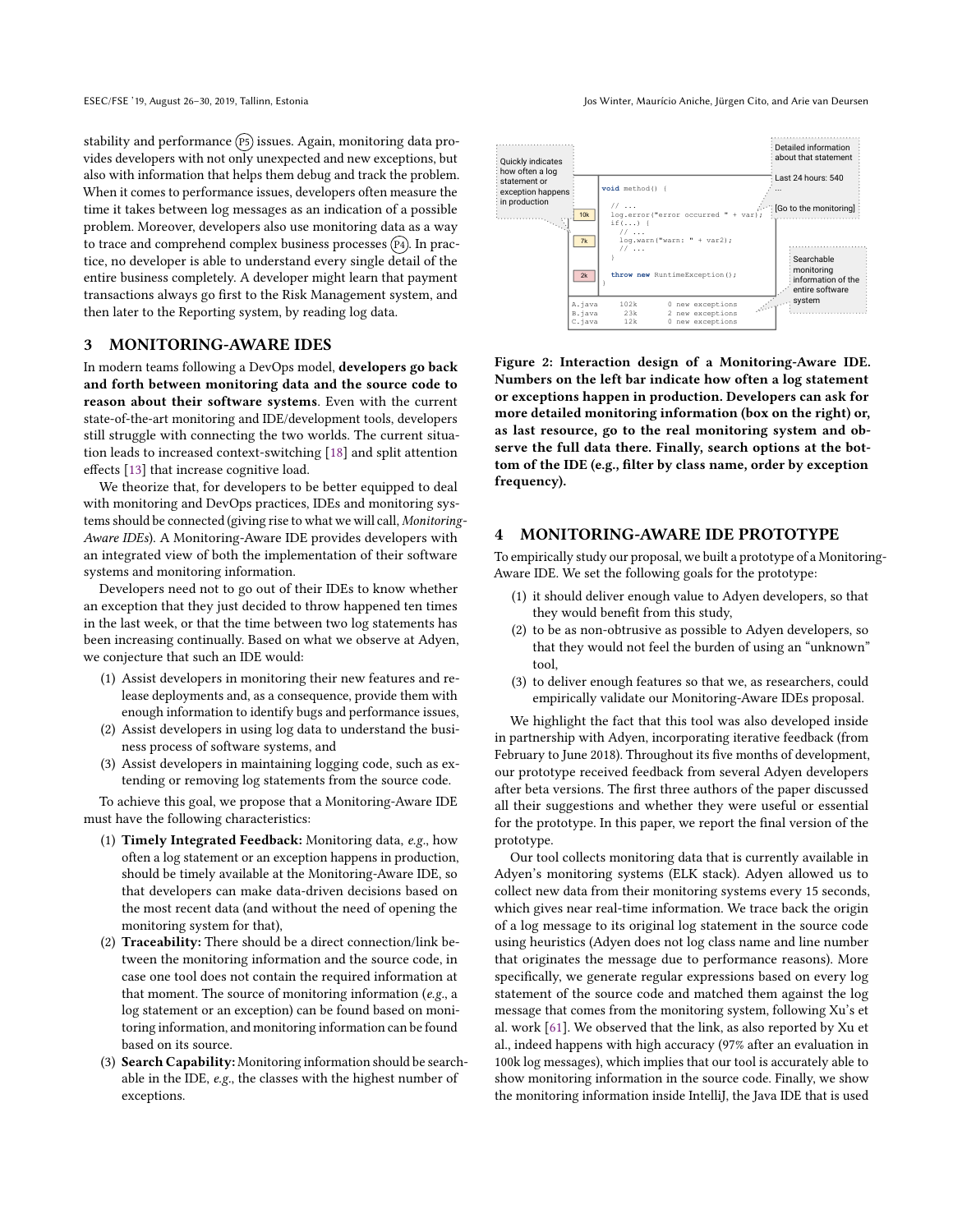at Adyen, by means of a plugin that we developed. We discuss the details of the prototype's architecture in Section [7.1.](#page-9-0)

In Figure [2,](#page-4-1) we present an interaction design of how the tool presents information to developers $^6$  $^6$ . The tool supports all the requirements we set out in Section [3.](#page-4-0) Whenever developers open any class in their source code, our tool shows monitoring information near all the log statements and thrown exceptions. The information is continuously extracted from Elasticsearch, the underlying document database Adyen uses to store the monitoring data of their production systems. The numbers near every log statement in the left box show how often they have been triggered in the last month. When developers hover with their mouse, our tool shows a summary of monitoring information about that statement (currently, how often that statement was executed in the last hour, 24 hours, and month). To facilitate the switching to the monitoring tooling with more detailed information, we also provide a direct traceability link to the dashboard of that specific class and log statement. Finally, the tool also provides developers with search options, such as filter by class name, and order by exception frequency.

### <span id="page-5-0"></span>5 FIELD EXPERIMENT

In the remainder of this paper, we take the first step towards *empiri*cally understanding the value of Monitoring-Aware IDEs we posed in the previous section. To that aim, we propose three research questions:

- RQ1. How do developers interact with a Monitoring-Aware IDE?
- $RQ<sub>2</sub>$ . What impact does a Monitoring-Aware IDE bring to software development teams?
- $RQ_3$ . What are the developers' perceptions about the usefulness of a Monitoring-Aware IDE to support their monitoring practices?

Given the complexity of simulating an environment that requires constant monitoring, such as the likes of Adyen, we opted for a field experiment. According to Stol and Fitzgerald [\[48\]](#page-11-40), a field experiment refers to an experimental study conducted in a natural setting with a high degree of realism. In this strategy, the researcher manipulates some properties in the research setting with the goal of observing an efect of some kind. Also, according to Stol and Fitzgerald, the natural study setting is realistic, but subject to confounding factors that can limit the precision of measurement.

To that aim, we make use of quantitative and qualitative data that we collected after providing 12 developers from Adyen with a Monitoring-Aware IDE prototype for four weeks. In summary, our field experiment happened as follows:

- (1) We recruited 12 developers from Adyen (the selection criteria is explained in Section [5.2\)](#page-6-1), installed the prototype in their IDEs, and gave them a short tutorial on what the prototype does and how it works,
- (2) The 12 participants used our Monitoring-Aware IDE prototype for four weeks to perform their daily tasks,
- (3) We collected information about the usage of the prototype, automatically via telemetry,
- (4) We collected information about the impact of the tool through a weekly survey,
- (5) At the end of the four weeks, we performed a final survey with the 12 participants to understand their overall perception of the benefits of a Monitoring-Aware IDE.

## 5.1 Methodology

Data collection and analysis. We added instrumentation to our prototype that collects the following interactions between the developer and the tool:  $(1)$  when the developer opens a file containing source code for which monitoring data exists, (2) when the developer asks for detailed monitoring information in a specific line of code as well as how much time they spend on it, and (3) when the developers opt to navigate to the real monitoring system.

To understand whether and how the IDE impacted developers in their development tasks  $(RQ_2)$ , we surveyed the participants weekly, asking about their specific interactions with the tool and what actions they took.

We created surveys tailored for each developer. Based on all the usage data collected from our prototype during that week, we showed a list of all classes in which participants observed any monitoring information during that week. For each of these classes, participants had to answer questions about in what way the tool impacted (or did not impact) their work.

We provided participants with a list of possible follow up actions that one could have taken after having analyzed the monitoring information. We devised this list of consequences in collaboration with Adyen developers (using their monitoring and DevOps practices as a basis, see Section [2.2](#page-3-1) and Figure [1\)](#page-3-0). We also give developers a free box where they can provide any other action. We iteratively monitored their open answers to improve our list. We also provided a "did not perform any action" option, so that participants would not feel obliged to choose any consequence.

The final list can be divided into three categories: observations, code changes, and logging code improvements.

- Observations: Insights into the behavior of their systems, based on monitoring data: (O1) Identified a bug, (O2) Identified performance issue, (O3) Identified security issue, (O4) Identified an issue in the log code, (O5) Understood the business process, and (O6) Understood the stability of the implementation.
- Code changes: Production-code improvements, based on monitoring data: (I1) Fixed a bug, (I2) Improved code quality (refactoring), (I3) Improved code performance, (I4) Improved code security, and (I5) Implemented new functionality.
- Logging code improvements: Improvements to the log code based on monitoring data: (L1) Improved log message, (L2) Changed log severity, (L3) Removed log line, and (L4) Added log line.

Although participants may have worked in the same class and asked for its detailed monitoring information (maybe for diferent purposes) multiple times during the week, that class appeared only once in that week's survey. We made this decision for two reasons: 1) we do not believe participants would have an accurate perception and memory for such a fine-grained survey, 2) the survey would be too extensive as we conjectured that participants would interact with a large number of classes a week. Nevertheless, we allowed participants to choose multiple actions for the same class, which

<span id="page-5-1"></span><sup>6</sup>We can not show an actual screenshot of the tool being used as it would reveal proprietary information.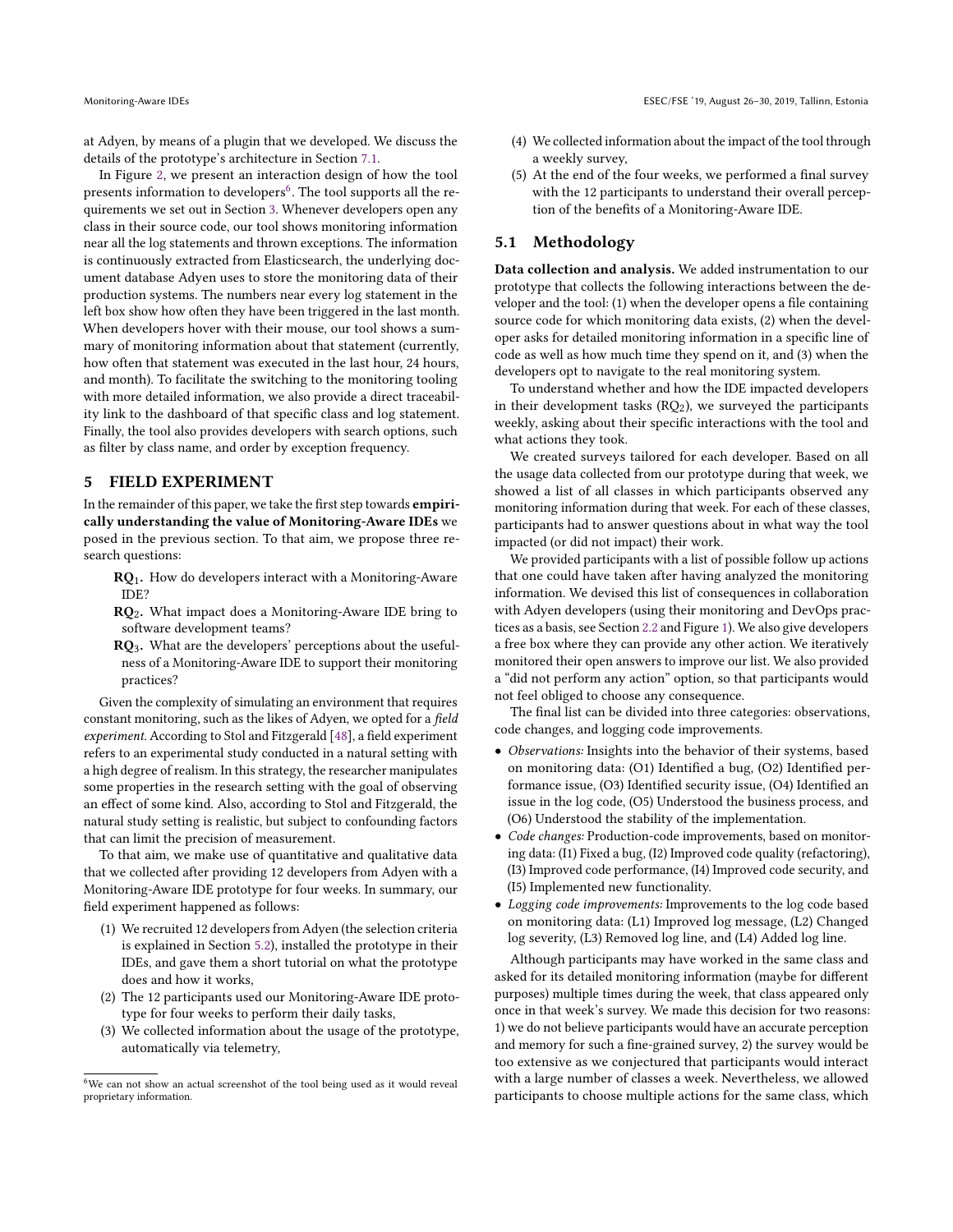would enable them to express multiple actions they might have taken in that class during that entire week.

In addition, some of the possible interactions with our tool cannot be automatically collected by our prototype (e.g., we have no data to infer whether participants looked at the number we show in front of any log statement). Thus, at the end of the survey, we ask them whether the tool helped (or not helped) in any way that we did not ask before.

Post-questionnaire. Finally, with the goal of augmenting and explaining the data we obtained employing the weekly surveys and the prototype, we asked participants to answer an open questionnaire at the end of the four weeks (P1, P6, and P7 were unavailable for the questionnaire).<sup>[7](#page-6-2)</sup> Questions were based on the results we had obtained until that moment.

The questionnaire contained open questions about both their usage of the tool as well as the impact the tool had on their daily jobs. More specifically, about the tool usage, we asked:

- (1) Did you look at the monitoring data we provide at the left bar of your IDE? In your opinion, how important and/or useful are they?
- (2) We noticed that you went to the external monitoring while using our tool. Why did you go there?

Concerning the impact of the tool, we asked the following two questions for each of the five most perceived benefits (represented by <X> in the following questions):

- (1) How does the tool help you in doing <X>?
- (2) How did you perform <X> before having a Monitoring-Aware IDE? What are the diferences?

Note that we use this post-questionnaire also as a way to collect perceptions on the comparison between using and not using a Monitoring-Aware IDE, given that establishing a control group is not possible in the context of our study. We use the questionnaire as a way to mitigate the possible threat, which we discuss in detail in Section [7.2.](#page-10-0)

Data analysis. We applied descriptive statistics to all quantitative data we collected (i.e., usage data coming from the prototype and survey answers). We analyzed the post-questionnaire data using the following procedure:

- (1) To each of the questions in the questionnaire, we grouped similar answers in high-level themes.
- (2) Whenever a new theme was created, we revisited all the previous answers to that question, and evaluated whether it would better fit the new theme,
- (3) We stopped the process when there were no more themes to create.

The first two authors were involved in the coding of the data and in deriving higher-level themes. We use the high-level themes as main topics of discussion in our Results section.

Ethical concerns. We do not collect sensitive or private information from the developers or from Adyen in any of the steps of our field experiment. All the participants were aware of all the data being collected before joining the study. Besides, this field experiment

<span id="page-6-3"></span>Table 1: Profile of the participants in our study. Participants are ordered according to the number of interactions with the tool (P1 interacted the most, P12 interacted the least).

| Team           | Participant     | Development<br>Experience<br>(in years) | Experience<br>at Adyen<br>(in years) |
|----------------|-----------------|-----------------------------------------|--------------------------------------|
|                | P <sub>1</sub>  | 1.5                                     | 0.5                                  |
| A              | P <sub>2</sub>  | 4.5                                     | 3                                    |
|                | P <sub>10</sub> | 6                                       | 0.5                                  |
| B              | P <sub>3</sub>  | 4                                       | 1                                    |
| $\overline{C}$ | P <sub>4</sub>  | 3                                       | $\overline{2}$                       |
| D              | P <sub>6</sub>  | 5                                       | 0.5                                  |
|                | P <sub>12</sub> | 7                                       | 0.5                                  |
| E              | P7              | 8                                       | 4                                    |
|                | P8              | $\overline{2}$                          | 1                                    |
| F              | P <sub>9</sub>  | 7                                       | 1                                    |
| G              | <b>P5</b>       | 5                                       | $\overline{c}$                       |

was also approved by the Ethics Committee of Delft University of Technology.

### <span id="page-6-1"></span>5.2 Participants

We invited 12 developers (from 7 diferent teams) to use our prototype for four weeks. We applied convenience sampling to find the 12 participants of our study. We made a general announcement at Adyen's internal chat application explaining our study and prototype and asked for participants. All participants had to pass the following criteria: (1) more than one year of experience as a software developer, (2) more than six months of experience at Adyen, and (3) a frequent user of Adyen's monitoring systems. We show participants' profiles in Table [1.](#page-6-3)

We asked participants to perform their regular development tasks using our prototype. Before the field experiment, we gave participants some time to try out the tool and learn how to use it. We highlight that, during these four weeks, we did not force or require developers to use our tool in any situation, as we wanted to observe their real-world behavior.

# <span id="page-6-0"></span>6 RESULTS

# 6.1 RQ<sub>1</sub>: How do developers interact with a Monitoring-Aware IDE?

In Figures [3a](#page-7-0) and [3b,](#page-7-0) we show how much each participant interacted with the monitoring features of our Monitoring-Aware IDE.

In the four weeks, developers opened 1,249 files that contained monitoring information, which represents 14% of all the 8,958 files opened throughout the four weeks. Inside these files, the IDE displayed data about 4,465 log statements. According to our postquestionnaire, the quick summary we provide near every log statement (i.e., the number of occurrences of that log statement in the last month, left bar in Figure [2\)](#page-4-1) was perceived as useful by developers: such information enabled them to quickly observe whether

<span id="page-6-2"></span> $7$ While P1, P6, and P7 did not participate in the post-questionnaire, they provided data for RQs 1 and 2, which we used in the analysis.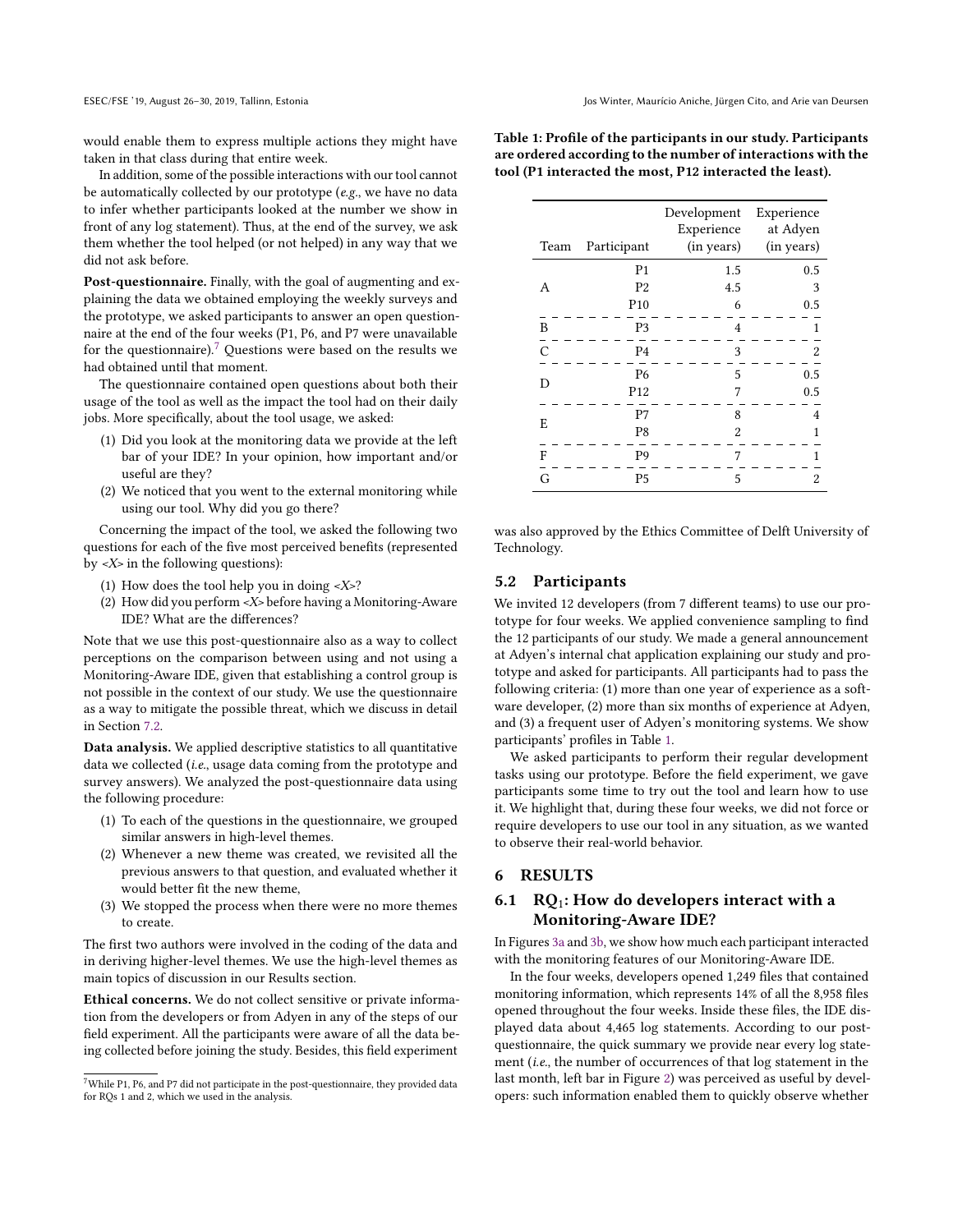.

<span id="page-7-0"></span>



Week 4 Week 3 Week 2 Week 1

(a) The number of times our IDE displayed a file that contained monitoring information (total=3,879).

(b) The number of times a participant asked for more detailed information in a log statement or exception (total=109).

Figure 3: How much participants used our Monitoring-Aware IDE (N=12 participants).

there was any unexpected activity in that part of the system (P2, P12) and whether these problems were urgent (P3, P4, P5, P8, P9, P11). We observed that developers mostly focused on whether the numbers displayed were "out of expected ranges", e.g., near zero or very high numbers.

P2: "What matters to me is mostly if the number is zero or not. If it's not zero and very high (e.g., 30K), I can tend to ignore it as it sounds like an 'acceptable' warning. If it's a low number higher than  $0$  (e.g., 40) I would immediately like to check what's going on. In this case, the actual number was not really important, I was just checking whether the count was higher than 0"

In 109 occasions, developers asked for more detailed monitoring information (i.e., the periodic distribution of times that log statement appeared in the log data), either directly in the Monitoring-Aware IDE itself (67 times) or visiting the monitoring tool using the link we provide (42 times). According to the post-questionnaire, developers also visited the actual monitoring tool to retrieve additional, more detailed information about the problem they were investigating, e.g., the stack trace of the problem (P4, P11), the values of certain variables (P3, P5, P12), and to get the log messages that happened before the error under investigation (P9).

Interestingly, we observed that, at Adyen, developers have ownership of the features they build. Specific teams are responsible for their features, including their monitoring. This behavior can also be observed in our data.

### P12: "I myself go back to things I worked on from time to time as well."

We observed that monitoring the same class over time is a recurrent task. 50.46% of all interactions are part of a series of interactions in the same class in diferent weeks. In the post-questionnaire, when

presented with these numbers, developers affirmed that recurrent monitoring is common due to the size of their systems, and to the size of the features they commonly build (P3, P5, P12), and that due to weekly deployments, they often go back to see whether their features are still working.

## 6.2  $\overline{RQ_2}$ : What impact does a Monitoring-Aware IDE bring to software development teams?

Together, participants completed 29 weekly surveys (out of 48 possible). Developers informed us that, in 45 opportunities, the usage of our Monitoring-Aware IDE had a positive impact on their software systems, which we show in Figure [4.](#page-8-0)

We observe that developers took meaningful actions after observing monitoring data. 9 out of the 12 participants (P1-P9) had a positive consequence of using a Monitoring-Aware IDE. We notice that the three participants who did not observe any positive effects (P10-P12) were the ones with the least number of interactions with our tool (Figure [3b\)](#page-7-0). There is a strong correlation between asking for detailed information and being positively impacted by our tool (Pearson correlation = 0.85, p-value=0.001).

Understanding the business process through monitoring was the most common consequence of using our Monitoring-Aware IDE (15 times out of 45, or 33%). Moreover, understanding performance issues (5 times, 11%), as well as the stability of implementation (9 times, 20%) were also common consequences of using our Monitoring-Aware IDE. Developers accredited a few identification and bug fixing activities in their software systems (3 and 2 times, respectively) to our Monitoring-Aware IDE. Although identifying and fixing bugs did not happen as often as the understanding, we state that Adyen already has a mature software and, thus, we would not expect developers to identify and find several bugs that often, and any bug found has significant positive impact on their software. Finally, monitoring information also helps developers in maintaining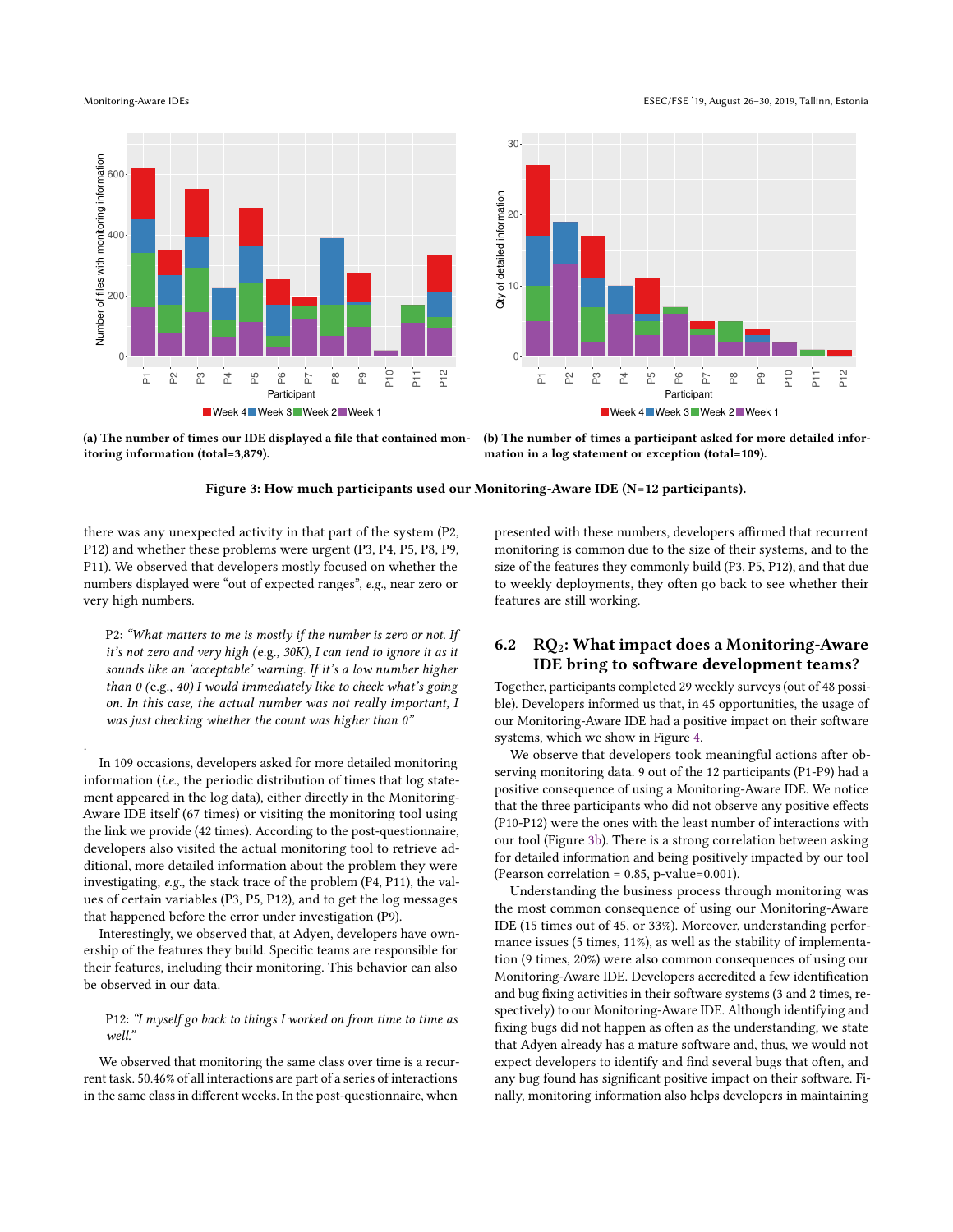<span id="page-8-0"></span>

Figure 4: How our Monitoring-Aware IDE impacted our developers (N=45, 12 participants).

their logging code (8 times, 16%). We observed developers adding new log lines (1 times, 2%), improving an existing log message (2 times, 4%), changing the severity of a log statement (2 times, 4%), or removing an existing log statement (1 time, 2%).

Interestingly, developers did not identify any security issues using our tool. When asked about it in the post-questionnaire, developers affirmed that they would not expect to find security issues with our tool given that their logs do not focus on it (P2, P4, P5, P11). P11, specifically, said that they would need to write log statements whose sole purpose is to monitor security, which then our tool would help monitor. Finally, P2, P3, P8, and P11 pointed out the fact that Adyen has already a secure software and security issues do not often happen (and thus the likelihood of such an issue to happen during our field experiment was too small). We indeed conjecture that providing developers with traditional monitoring data only is not enough for them to observe security issues. A follow-up step for this work would be to study how security-related aspects would fit in a Monitoring-Aware IDE.

# 6.3  $RQ_3$ : What are the developers' perceptions about the usefulness of a Monitoring-Aware IDE to support their monitoring practices?

We observed that developers spent a significant amount of time going back and forth between their monitoring tools and their IDEs. Our overall perception was that this context switching was not productive.

These observations were corroborated in our post-questionnaire. Developers affirmed that our Monitoring-Aware IDE did not replace their monitoring systems, but it helped them in saving time and reducing cognitive load when compared to the way they use to perform the same monitoring tasks before our tool. Several of our participants affirmed to spending less time querying their monitoring systems (P2, P3, P4, P8).

P2: "I still use Kibana as much as I used it before. I do like however the easy navigation from a log statement in Intellij to Kibana."

P3: "[Kibana] Requires a lot of manual work (writing query) for the other tools to actually notice errors that happen in a class that you work in."

Automatically establishing traceability by performing the link between the log message and the actual log statement as well as not having to query the monitoring tool also helps developers in following the flow of the source code more productively.

P8: "Instead of having to follow the flow of the code by changing parameters on a Kibana search, the faster interaction with the plugin makes navigation smoother."

P5: "Now I don't have to select a constant string from the log statement and hope to find it in the logs. Also I know earlier whether it is worth investigating further or not."

Finally, P8 also adds that the tool reduces his amount of context switching and that the tool also saves time when communicating about an error.

P8: "If someone tells me about an error, I can find it in code easily [and] then find all related log instances"

In the post-questionnaire, developers also perceived other benefits in Monitoring-Aware IDEs that go beyond saving time (corroborating the results of  $RQ_2$ ). The instant (near) real-time feedback and the timely observations that our IDE offer enables developers to quickly identify possible bugs or bottlenecks (P3, P4, P5, P9, P11, P12). As we stated before, developers pay a lot of attention to the frequency of a log statement. Developers seem to implicitly formulate hypotheses on behavior in production. The frequency allows them to immediately make judgments about their hypotheses, *i.e.*, whether this number seems to be "out of place" (*e.g.*, near  $0$ , or very large).

P5: "An error or warning on its own doesn't indicate a bug, but the number of time it gets triggered might. That's why the tool is useful, to identify them."

P5 also provided us with a concrete example of how he was able to track a performance bug.

P5: "It helped me find a situation where data had to be loaded explicitly, while it should have been preloaded."

Developers also see a positive impact in having monitoring data and logging code together (P2, P3, P5, P8).

P2: "So far it stimulated me to improve logging where the amount of warnings was very high (e.g., 100K)."

Other participants mentioned that thanks to the real-time feedback, they are better able to decide which log level to use in a log statement (P3), help in identifying situations where better logging is required (P5), and remove less useful log statements (P8).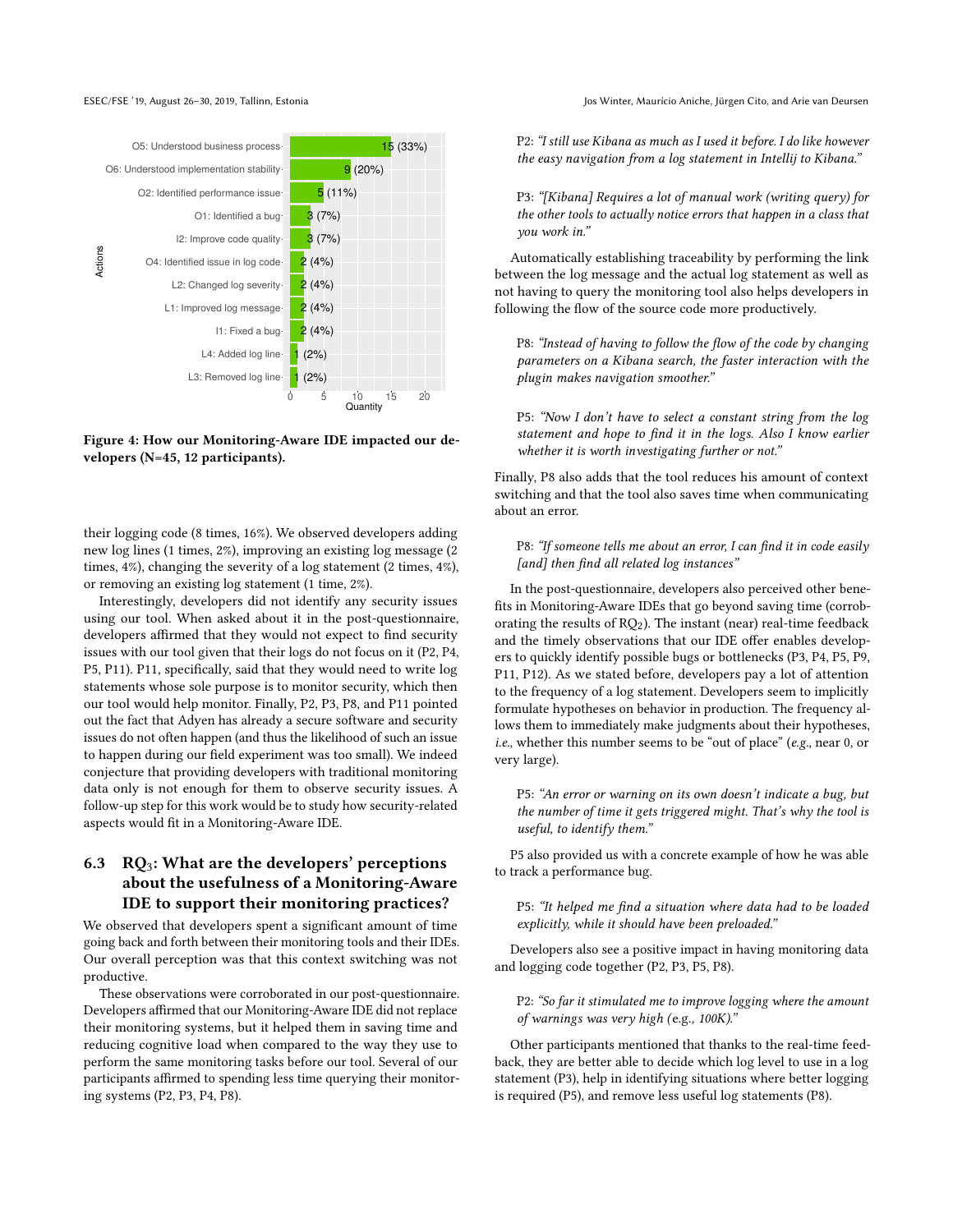<span id="page-9-1"></span>

Figure 5: High-level architecture of our Monitoring-Aware IDE. The monitoring data aggregator is responsible for aggregating and linking data from both data sources and for providing monitoring data for the IDE plugin.

P5: "I wouldn't say the tool helps me to improve log messages directly, but it helps me find interesting situations, which may require better logging. In that case it indirectly helps I suppose."

P8: "You can see which log messages are useless, and also given the quicker feedback loop on seeing the detailed logs on Kibana you are more inclined to make improvements."

Indeed, developers noticed that a Monitoring-Aware IDE does not entirely replace their existing tooling, but rather complements it. P11, for example, says that he still uses the ELK stack to follow the flow of a transaction (as the monitoring tool allows him to see all messages related to a specific transaction ID). P11 also uses another internal tool to help in identifying performance issues.

P2: "Don't think the tool covers the need of monitoring via other means and it can't replace them. It gives extra insights only into the code/class that we are working on. Monitoring via automated patch monitoring or Kibana gives better functionalities on aggregating log data from multiple places."

Finally, the developers provided us with some insightful suggestions on the next steps of our tool. Most of their suggestions are related to either adding more information (P2, P3, P4, P5, P9) or adding filters (P11). Showing monitoring data at package-level and not only at class-level as is now  $(P4)$ , personally configuring the date and time periods to show (P9), summarize the status of the log statements developers have written themselves (P11), and adding charts that would show the complete periodic distribution of that log statement (P3) are among the suggestions.

# 7 DISCUSSION

In the following, we discuss the several challenges of building a Monitoring-Aware IDEs, and how we mitigate possible threats to the validity of this study.

# <span id="page-9-0"></span>7.1 Building Monitoring-Aware IDEs

The Architecture of a Monitoring-Aware IDE. Designing such an IDE, from an architectural point of view, is worth discussing. Monitoring data can be extensively large (as with our industry partner) and any (local) data analysis might take too much, or even crash the IDE. Thus, Monitoring-Aware IDEs should be designed

with scalability in mind. Our prototype has been shown to be scalable, and thus, we dedicate the next paragraphs to describe our architectural decisions.

As we show in Figure [5,](#page-9-1) the monitoring data aggregator is a large process that runs in a separate server. It is where most of the expensive computational calculations (e.g., parse log data and generate templates, match the log data with its original log statement, update counters, pull up-to-date source code and refresh templates) happen. The Monitoring-Aware IDE is implemented as a plugin on top of an existing IDE, such as IntelliJ. The plugin mostly queries data from the aggregator and shows it to the developer. No heavy calculations happen in the IDE, which means developers do not sufer from possible slowliness.

On the other hand, we still see performance improvements to be done. Our current prototype queries Adyen's monitoring systems every 15 seconds for new log data. Due to Adyen's weekly release cycles, we also re-generate the regular expressions from their source code every week (and not at every new commit, as the generation process currently takes 35 minutes). We refresh the monitoring information in the developers' IDEs whenever they open a class. While this currently gives near real-time up-to-date information to developers, we see the following steps as required to build a state-of-the-art real-time Monitoring-Aware IDE:

- (1) A streaming system in place that would stream log data as they come would be needed. Current industry solutions, like the ELK stack, offer such streaming.
- (2) The monitoring data aggregator would have to be able to handle the vast amount of regular expression matching that would happen for each log message. Matching regular expressions is neither a cheap or fast operation, particularly in languages like Java, which implements a Nondeterministic Finite Automaton (NFA) backtracking algorithm [\[19\]](#page-11-41). We see parallelization as a future requirement.
- (3) The monitoring data aggregator would have to generate new regular expressions from the source code every time a new deploys happens. Our current regular expression generator takes around 35 minutes to run in a codebase with a few million lines of  $code^8$  $code^8$ , and can take even longer in larger codebases.
- (4) The IDE and the monitoring aggregator server would have to periodically communicate with each other, so that the IDE always has up-to-date data. The communication should happen in a way that developers do not notice any delays in their IDEs.

The Importance of Logging Code. It is interesting to notice how important the quality of the log code is, and how much developers monitored and improved their quality. Throughout our study, developers fixed issues, added, and removed log code.

The quality of log lines is indeed important, and researchers have been working on log code best practices. Fu et al. [\[25\]](#page-11-42), for example, studied common logging practices especially focusing on where in the source code developers log. They conclude that common logging practices can be used to automate the logging process partially. Zhu et al. [\[64\]](#page-12-9) implemented a tool which learns common logging practices and uses it to indicate positions that can

<span id="page-9-2"></span><sup>8</sup>We are not allowed to disclosure the total LOC of their systems.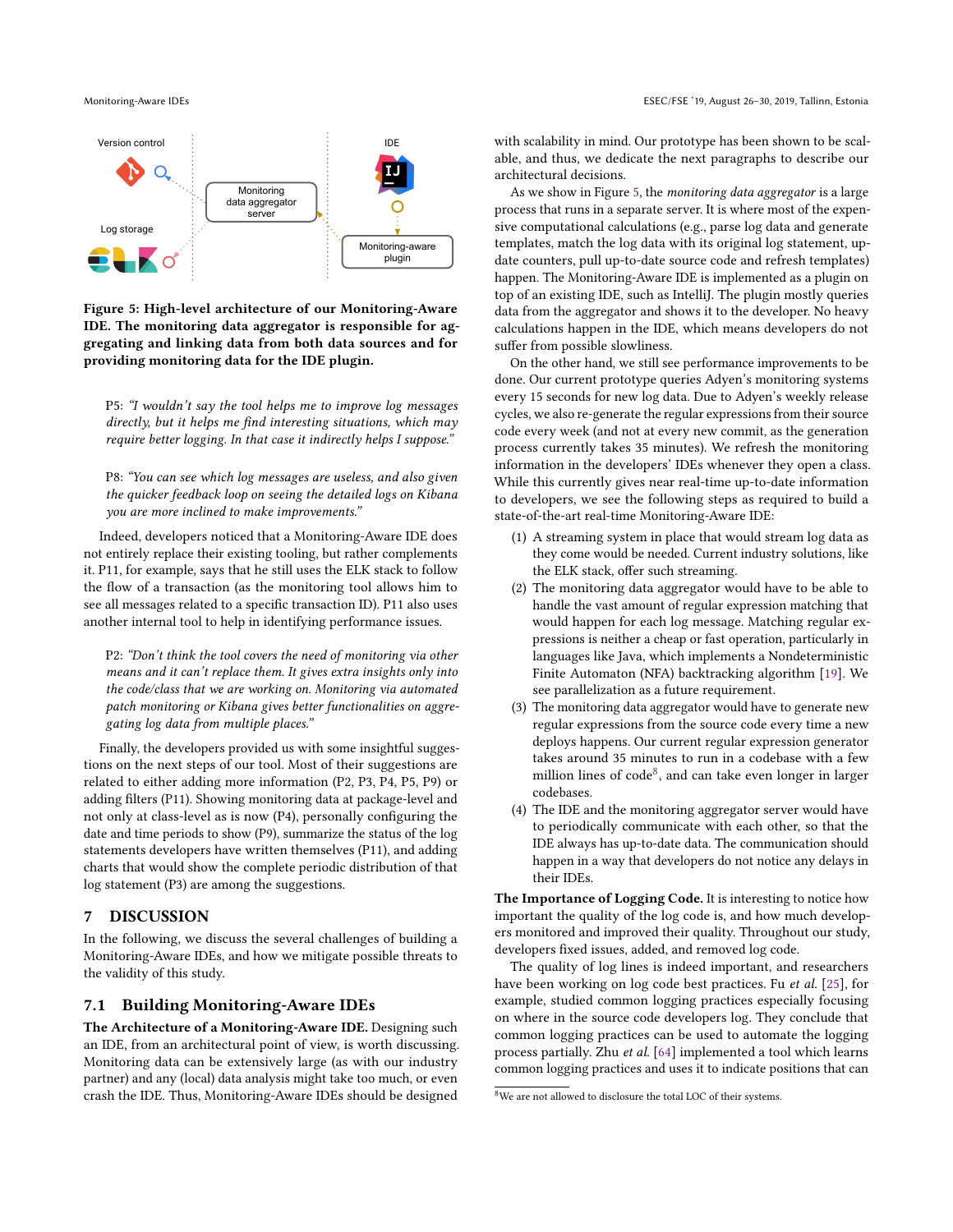be improved by adding a log statement. Chen and Jiang [\[14\]](#page-11-43) studied anti-patterns, which are defined as recurring mistakes in logging code, which may hinder the understanding and maintainability of log statements. Therefore, given that developers are now quite used to use static analysis tools (or linters) to spot bugs and maintenance issues [\[8,](#page-11-44) [51,](#page-12-13) [52\]](#page-12-14), we suggest tool makers to start incorporating such log code quality measures in their linters.

As an orthogonal aspect, Adyen uses Log4J, the most popular Java logging framework. Given their scale and the number of requests per second their servers receive, Adyen developers can not store the line number of the log statement that originates a log line that one sees in the monitoring tool. This is why we use Xu et al.'s heuristic [\[61\]](#page-12-3) to link the log line back to its originating log statement. However, although the heuristic has worked well in our settings, our developers had a good amount of implementation work to adapt it to Adyen's code style. From the practical point of view, we see, as future work, logging frameworks being able to log meta-information (e.g., class name, line number) with reduced computational costs.

Custom-made Monitoring-Aware IDEs.Adyen uses Elasticsearch and Kibana dashboards to monitor their systems. We observed that developers pay a great attention to the number and type of exceptions that are going on in production as well as how the (new) code they wrote is behaving. The features of the Monitoring-Aware IDE prototype we study in this paper were based on these observations. However, developers of a diferent company may use monitoring systems in a diferent way, e.g., customized metrics or analysis.

Monitoring-aware IDEs should also provide the extensive lexibility that current monitoring tools offer to developers. This means that the perfect IDE for one team might be diferent than the one for another team. This raises interesting points for IDE makers: how to make a monitoring feature that is generic enough for most developers to use, but customizable enough so that developers can obtain all the benefits that their current monitoring systems offer?

Connected IDEs. We bring to attention the fact that we are used to seeing IDEs as standalone tools. After installation, they tend not to require any connections with the external world and developers can use it even without a network connection. In a world where IDEs are strongly connected with monitoring, both worlds should talk to each other. IDEs should not be standalone tools anymore.

Researchers indeed have been studying cloud-based IDEs [\[2,](#page-11-45) [27,](#page-11-46) [54,](#page-12-15) [56,](#page-12-16) [59\]](#page-12-17), and companies have been developing them (e.g., Amazon's Cloud9). Cloud-based IDEs eliminate any need for specific hardware or operational systems, and try to increase collaboration and coding among developers. We argue that the ideas of cloudbased IDEs are in line with Monitoring-Aware IDEs. We conjecture that the fact that cloud-based IDEs naturally exist in a cloud environment would facilitate the development of the monitoring features we suggest in this paper.

Fylaktopoulos et al. [\[26\]](#page-11-47) noticed that runtime monitoring (or auditing, as authors call in their paper) is still an area not yet explored in such IDEs. Authors discuss how developers are currently required to build their own debugging and auditing tools outside of IDEs. We suggest researchers to explore the connection between cloud-based and Monitoring-Aware IDEs.

### <span id="page-10-0"></span>7.2 Threats to Validity

Internal Validity. (1) We use our prototype as a proxy to understand the impact of a Monitoring-Aware IDE in software development teams. As we present in Section [5,](#page-5-0) our Monitoring-Aware IDE prototype contains features that we derived from Adyen's monitoring and DevOps practices (Section [2.2\)](#page-3-1). We do not claim that our prototype fully represents and/or contains all possible features of an idealistic Monitoring-Aware IDE. We consider, nevertheless, our prototype sufficient enough to provide initial evidence that such an IDE can provide benefits to developers; (2) Participants P1, P6, and P7 were not available during the post-questionnaire. Nevertheless, we do not believe it afects in any way our conclusions, given that the answers of all other participants clearly converged; (3) We did not have an explicitly controlled baseline in our field experiment, as that would be impractical at Adyen's realistic settings. Instead, we explicitly collected data about the developers' perceptions on using and not using a Monitoring-Aware IDE in the final questionnaire, which enriched our analysis. We deem this setting to be appropriate given our goal to collect qualitative insights into how developers interact with our approach in their natural workflow. As future work, we plan to replicate our study in a more controlled setting, now that we have a better insight into what can/should be used as independent and dependent variables.

External Validity. This entire research was conducted at Adyen, a large-scale payment company that deals with large amounts of sensitive data, produces large amounts of log data, and sees monitoring as a fundamental activity. Although we diversified our field experiment with developers from seven diferent teams that represent various kinds of development contexts, we can not claim any generalization. However, given the size, scale, and importance of the software built by Adyen, we believe this idea is worthy of further investigation.

### 8 CONCLUSIONS

Software developers reason about the behavior of large-scale software systems in production by examining log data in external monitoring tools. However, most of their software development activity happens in the source code view in the IDE. Leaving their development worklow in the IDE to understand production software behavior leads to increased context-switching and split attention efects that increase cognitive load.

We propose to unify both development and monitoring contexts by developing a new concept of Monitoring-Aware IDEs. We integrate monitoring aspects into the worklow and context of software development tasks by incorporating frequency information on log statements into the source code view of an IDE. We implement this concept as an IntelliJ plugin and conduct a one-month field experiment with 12 developers in a large company, Adyen. Developers using our approach in the field experiment reported that they were able to better understand business processes, identify performance issues and functional bugs, improve code quality, and better maintain their logging code.

We firmly believe that Monitoring-Aware IDEs plays an essential role in improving how developers interact with monitoring to reason about production behavior and take action in development.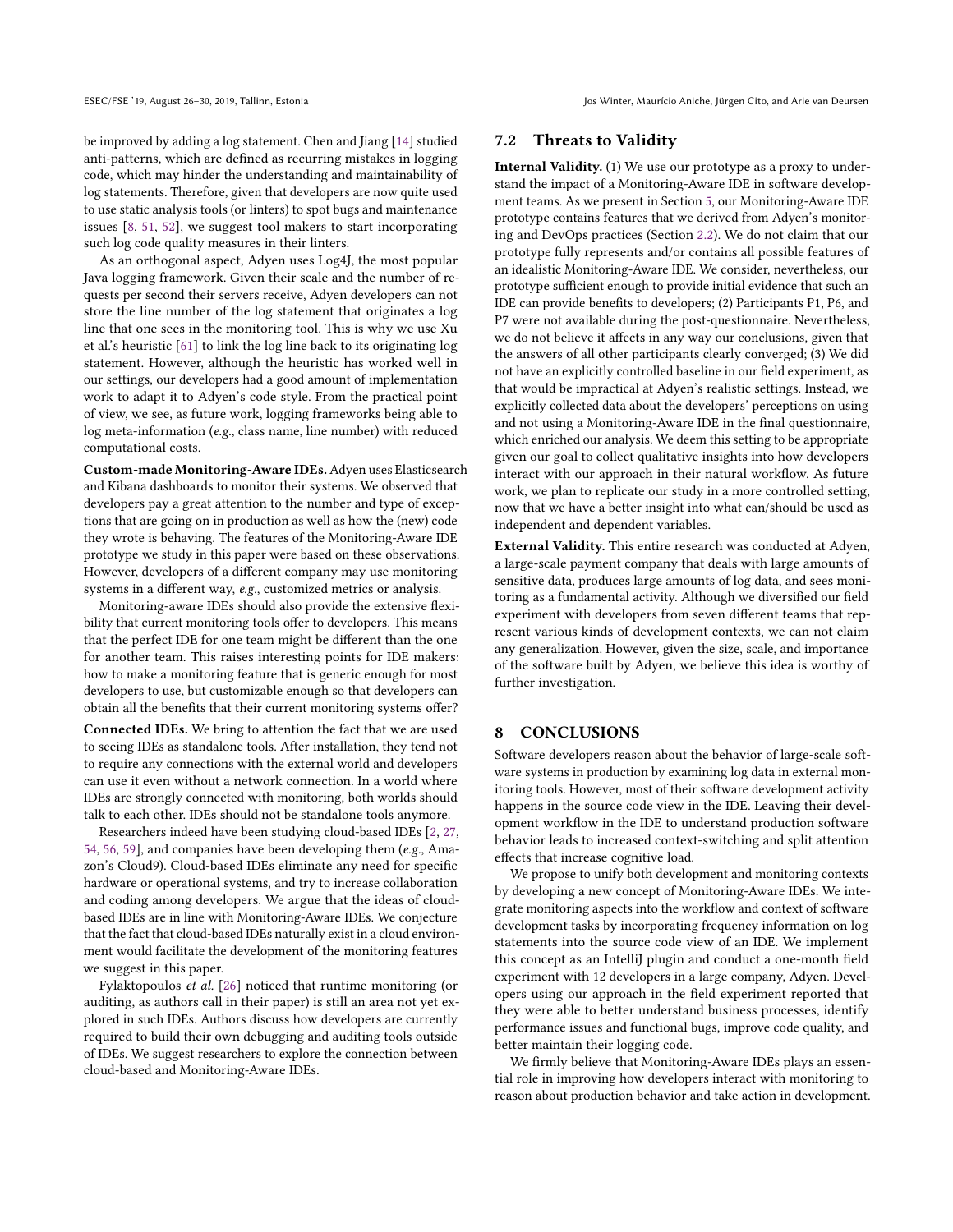### REFERENCES

- <span id="page-11-32"></span>[1] Jenny Abrahamson, Ivan Beschastnikh, Yuriy Brun, and Michael D Ernst. 2014. Shedding light on distributed system executions. In Companion Proceedings of the 36th International Conference on Software Engineering. ACM, 598-599.
- <span id="page-11-45"></span>[2] Timo Aho, Adnan Ashraf, Marc Englund, Joni Katajamäki, Johannes Koskinen, Janne Lautamäki, Antti Nieminen, Ivan Porres, and Ilkka Turunen. 2011. Designing IDE as a service. Communications of Cloud Software 1, 1 (2011).
- <span id="page-11-30"></span>[3] Juan Pablo Sandoval Alcocer, Alexandre Bergel, Stéphane Ducasse, and Marcus Denker. 2013. Performance evolution blueprint: Understanding the impact of software evolution on performance. In Software Visualization (VISSOFT), 2013 First IEEE Working Conference on. IEEE, 1-9.
- <span id="page-11-9"></span>[4] Joop Aué, Maurício Aniche, Maikel Lobbezoo, and Arie van Deursen. 2018. An Exploratory Study on Faults in Web API Integration in a Large-Scale Payment Company. <https://doi.org/10.1145/3183519.3183537>
- <span id="page-11-8"></span>[5] David Basin, Germano Caronni, Sarah Ereth, Matúš Harvan, Felix Klaedtke, and Heiko Mantel. 2014. Scalable offline monitoring. In International Conference on Runtime Verification. Springer, 31-47.
- <span id="page-11-11"></span>[6] Len Bass, Ingo Weber, and Liming Zhu. 2015. DevOps: A Software Architect's Perspective. Addison-Wesley Professional.
- <span id="page-11-36"></span>[7] Fabian Beck, Oliver Moseler, Stephan Diehl, and Gunter Daniel Rey. 2013. In Situ Understanding of Performance Bottlenecks Through Visually Augmented Code. In Proceedings of the 21st IEEE International Conference on Program Comprehension (ICPC). IEEE Computer Society, Los Alamitos, CA, USA, 63-72. [https://doi.org/](https://doi.org/doi.ieeecomputersociety.org/10.1109/ICPC.2013.6613834) [doi.ieeecomputersociety.org/10.1109/ICPC.2013.6613834](https://doi.org/doi.ieeecomputersociety.org/10.1109/ICPC.2013.6613834)
- <span id="page-11-44"></span>[8] Moritz Beller, Radjino Bholanath, Shane McIntosh, and Andy Zaidman. 2016. Analyzing the state of static analysis: A large-scale evaluation in open source software. In 2016 IEEE 23rd International Conference on Software Analysis, Evolution, and Reengineering (SANER). IEEE, 470-481.
- <span id="page-11-2"></span>[9] Christophe Bertero, Matthieu Roy, Carla Sauvanaud, and Gilles Trédan. 2017. Experience Report: Log Mining using Natural Language Processing and Application to Anomaly Detection. In Software Reliability Engineering (ISSRE), 2017 IEEE 28th International Symposium on. IEEE, 351-360.
- <span id="page-11-5"></span>[10] Ivan Beschastnikh, Yuriy Brun, Sigurd Schneider, Michael Sloan, and Michael D Ernst. 2011. Leveraging existing instrumentation to automatically infer invariantconstrained models. In Proceedings of the 19th ACM SIGSOFT symposium and the<br>13th European conference on Foundations of software engineering. ACM, 267–277.
- <span id="page-11-31"></span>[11] Cor-Paul Bezemer, Johan Pouwelse, and Brendan Gregg. 2015. Understanding software performance regressions using diferential lame graphs. In Software Analysis, Evolution and Reengineering (SANER), 2015 IEEE 22nd International Conference on JEEE, 535-539.
- <span id="page-11-26"></span>[12] RP Jagadeesh Chandra Bose and Wil MP van der Aalst. 2013. Discovering signature patterns from event logs. In IEEE Symposium on Computational Intelligence and Data Mining.
- <span id="page-11-15"></span>[13] Paul Chandler and John Sweller. 1992. The split-attention effect as a factor in the design of instruction. British Journal of Educational Psychology 62, 2 (1992),  $233 - 246.$
- <span id="page-11-43"></span>[14] Boyuan Chen and Zhen Ming Jack Jiang. 2017. Characterizing and detecting antipatterns in the logging code. In Proceedings of the 39th International Conference on Software Engineering. IEEE Press, 71-81.
- <span id="page-11-0"></span>[15] Hsin-Jung Cheng and Akhil Kumar. 2015. Process mining on noisy logs—Can log sanitization help to improve performance? Decision Support Systems 79 (2015),  $138 - 149$
- <span id="page-11-22"></span>[16] Jürgen Cito, Philipp Leitner, Harald C Gall, Aryan Dadashi, Anne Keller, and Andreas Roth. 2015. Runtime metric meets developer: building better cloud applications using feedback. In 2015 ACM International Symposium on New Ideas, New Paradigms, and Relections on Programming and Software (Onward!). ACM,  $14 - 27.$
- <span id="page-11-37"></span>[17] Jürgen Cito, Philipp Leitner, Martin Rinard, and Harald C. Gall. 2019. Interactive Production Performance Feedback in the IDE. In Proceedings of the 41st International Conference on Software Engineering (ICSE '19). IEEE Press, Piscataway, NJ, USA, 971-981. <https://doi.org/10.1109/ICSE.2019.00102>
- <span id="page-11-14"></span>[18] Gregorio Convertino, Jian Chen, Beth Yost, Y-S Ryu, and Chris North. 2003. Exploring context switching and cognition in dual-view coordinated visualizations. In Coordinated and Multiple Views in Exploratory Visualization, 2003. Proceedings. International Conference on. IEEE, 55-62.
- <span id="page-11-41"></span>[19] Russ Cox. 2007. Regular expression matching can be simple and fast (but is slow in java, perl, php, python, ruby,...). URL: http://swtch. com/˜ rsc/regexp/regexp1. html (2007).
- <span id="page-11-17"></span>[20] Dominica DeGrandis. 2011. Devops: So you say you want a revolution? Cutter IT Journal 24, 8 (2011), 34.
- <span id="page-11-12"></span>[21] Andrej Dyck, Ralf Penners, and Horst Lichter. 2015. Towards definitions for release engineering and devops. In Release Engineering (RELENG), 2015 IEEE/ACM 3rd International Workshop on. IEEE, 3-3.
- <span id="page-11-34"></span>[22] Florian Fittkau, Alexander Krause, and Wilhelm Hasselbring. 2017. Software landscape and application visualization for system comprehension with ExplorViz. Information and software technology 87 (2017), 259-277.
- <span id="page-11-24"></span>[23] Ilenia Fronza, Alberto Sillitti, Giancarlo Succi, Mikko Terho, and Jelena Vlasenko. 2013. Failure prediction based on log files using Random Indexing and Support Vector Machines. Journal of Systems and Software 86, 1 (2013).
- <span id="page-11-3"></span>[24] Qiang Fu, Jian-Guang Lou, Yi Wang, and Jiang Li. 2009. Execution anomaly detection in distributed systems through unstructured log analysis. In Data Mining, 2009. ICDM'09. Ninth IEEE International Conference on. IEEE, 149-158.
- <span id="page-11-42"></span>[25] Qiang Fu, Jieming Zhu, Wenlu Hu, Jian-Guang Lou, Rui Ding, Qingwei Lin, Dongmei Zhang, and Tao Xie. 2014. Where do developers log? an empirical study on logging practices in industry. In Companion Proceedings of the 36th International Conference on Software Engineering. ACM, 24-33.
- <span id="page-11-47"></span>[26] George Fylaktopoulos, Georgios Goumas, Michael Skolarikis, Aris Sotiropoulos, and Ilias Maglogiannis. 2016. An overview of platforms for cloud based development. SpringerPlus 5, 1 (2016), 38.
- <span id="page-11-46"></span>[27] Lakshmi M Gadhikar, Lavanya Mohan, Megha Chaudhari, Pratik Sawant, and Yogesh Bhusara. 2013. Browser based IDE to code in the cloud. In New Paradigms in Internet Computing. Springer, 59-69.
- <span id="page-11-4"></span>[28] Maayan Goldstein, Danny Raz, and Itai Segall. 2017. Experience Report: Log-Based Behavioral Diferencing. In Software Reliability Engineering (ISSRE), 2017 IEEE 28th International Symposium on. IEEE, 282-293.
- <span id="page-11-1"></span>[29] C.W. Günther and W.M.P. Aalst, van der. 2007. Fuzzy mining - adaptive process simpliication based on multi-perspective metrics. In Proceedings of the 5th International Conference on Business Process Management (BPM 2007) 24-28 September 2007, Brisbane, Australia (Lecture Notes in Computer Science), G. Alonso, P. Dadam, and M. Rosemann (Eds.). Springer, Germany, 328-343. [https://doi.org/10.1007/978-3-540-75183-0\\_24](https://doi.org/10.1007/978-3-540-75183-0_24)
- <span id="page-11-28"></span>[30] Marijn JH Heule and Sicco Verwer. 2010. Exact DFA identification using SAT solvers. In International Colloquium on Grammatical Inference. Springer, 66-79.
- <span id="page-11-38"></span>[31] Jane Hofswell, Arvind Satyanarayan, and Jefrey Heer. 2018. Augmenting Code with In Situ Visualizations to Aid Program Understanding. In Proceedings of the 2018 CHI Conference on Human Factors in Computing Systems. ACM, 532.
- <span id="page-11-16"></span>[32] Michael Hüttermann. 2012. DevOps for developers. Apress.
- <span id="page-11-6"></span>[33] Zhen Ming Jiang, Ahmed E Hassan, Gilbert Hamann, and Parminder Flora. 2009. Automated performance analysis of load tests. In Software Maintenance, 2009. ICSM 2009. IEEE International Conference on. IEEE, 125-134.
- <span id="page-11-27"></span>[34] Kamal Kc and Xiaohui Gu. 2011. ELT: Efficient log-based troubleshooting system for cloud computing infrastructures. In IEEE Symposium on Reliable Distributed Systems. IEEE,  $11-20$ .
- <span id="page-11-35"></span>[35] Tom Lieber, Joel R Brandt, and Rob C Miller. 2014. Addressing misconceptions about code with always-on programming visualizations. In Proceedings of the 32nd annual ACM conference on Human factors in computing systems. ACM, 2481-2490.
- <span id="page-11-25"></span>[36] Qingwei Lin, Hongyu Zhang, Jian-Guang Lou, Yu Zhang, and Xuewei Chen. 2016.  $\rm Log$  clustering based problem identification for online service systems. In  $ACM$ International Conference on Software Engineering Companion.
- <span id="page-11-39"></span>[37] Nicolas Lopez and André Van Der Hoek. 2011. The code orb: supporting contextualized coding via at-a-glance views (NIER track). In 2011 33rd International Conference on Software Engineering (ICSE). IEEE, 824-827.
- <span id="page-11-18"></span>[38] Mike Loukides. 2012. What is DevOps? " O'Reilly Media, Inc.".<br>[39] Welder Pinheiro Luz. Gustavo Pinto. and Rodrigo Bonifácio
- <span id="page-11-21"></span>Welder Pinheiro Luz, Gustavo Pinto, and Rodrigo Bonifácio. 2018. Building a collaborative culture: a grounded theory of well succeeded devops adoption in practice. In Proceedings of the 12th ACM/IEEE International Symposium on Empirical Software Engineering and Measurement. ACM, 6.
- <span id="page-11-7"></span>[40] Karthik Nagaraj, Charles Killian, and Jennifer Neville. 2012. Structured comparative analysis of systems logs to diagnose performance problems. In Proceedings of the 9th USENIX conference on Networked Systems Design and Implementation. USENIX Association, 26-26.
- <span id="page-11-29"></span>[41] Adam Oliner, Archana Ganapathi, and Wei Xu. 2012. Advances and challenges in log analysis. Commun.  $ACM$  55, 2 (2012), 55-61.
- <span id="page-11-33"></span>[42] Adam J Oliner, Ashutosh V Kulkarni, and Alex Aiken. 2010. Using correlated surprise to infer shared influence. In Dependable Systems and Networks (DSN), 2010 IEEE/IFIP International Conference on. IEEE, 191-200.
- <span id="page-11-10"></span>[43] Nicolas Poggi, Vinod Muthusamy, David Carrera, and Rania Khalaf. 2013. Business process mining from e-commerce web logs. In Business process management. Springer, 65-80.
- <span id="page-11-23"></span>[44] Thomas Reidemeister, Miao Jiang, and Paul AS Ward. 2011. Mining unstructured log files for recurrent fault diagnosis. In IEEE International Symposium on Integrated Network Management and Workshops.
- <span id="page-11-19"></span>[45] Kim Weins (Rightscale). [n.d.]. New DevOps Trends: 2016 State of the Cloud Survey. ["https://www.rightscale.com/blog/cloud-industry-insights/new-devops](https://www.rightscale.com/blog/cloud-industry-insights/new-devops-trends-2016-state-cloud-survey)[trends-2016-state-cloud-survey"](https://www.rightscale.com/blog/cloud-industry-insights/new-devops-trends-2016-state-cloud-survey). Accessed January, 2019).
- <span id="page-11-13"></span>[46] James Roche. 2013. Adopting DevOps practices in quality assurance. Commun.  $ACM$  56, 11 (2013), 38-43.
- <span id="page-11-20"></span>[47] Jens Smeds, Kristian Nybom, and Ivan Porres. 2015. DevOps: a definition and perceived adoption impediments. In International Conference on Agile Software Development. Springer, 166-177.
- <span id="page-11-40"></span>[48] Klaas-Jan Stol and Brian Fitzgerald. 2018. The ABC of Software Engineering. IEEE Transactions on Software Engineering and Methodology (2018). [https://doi.](https://doi.org/10.1145/3241743) [org/10.1145/3241743](https://doi.org/10.1145/3241743) In press.